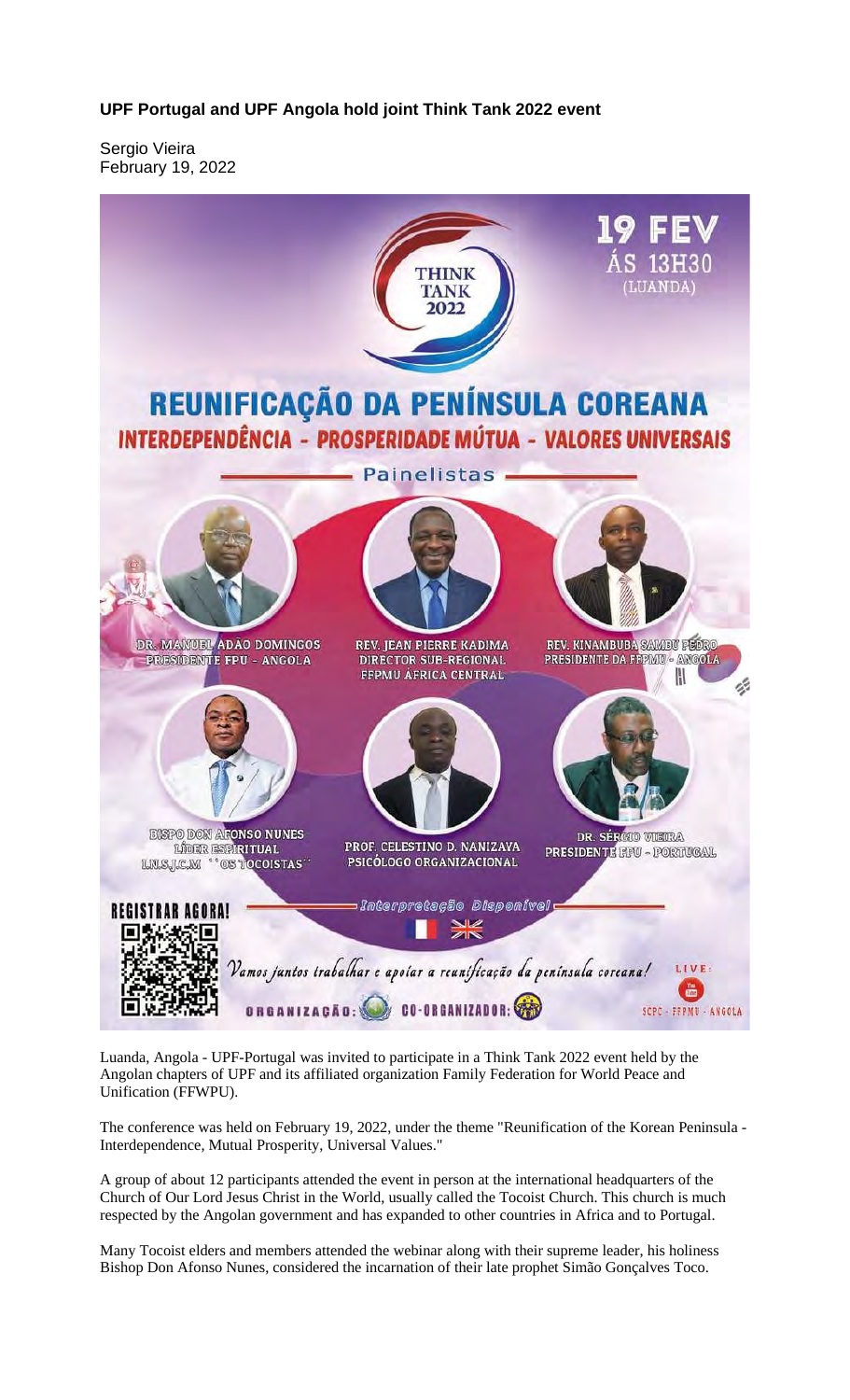More than 60 people from Angola, São Tomé and Príncipe, Mozambique, Brazil, Portugal, and other Lusophone countries attended the webinar online via Zoom. In addition, an estimated 400 people watched it on YouTube with English and French interpretation.

The program included two videos: the first about the Tocoists' activities in Angola and worldwide, and the second about UPF and Mother Moon's peace activities.



Professor Dr. Jerónimo Liba, secretary general of UPF-Angola, gave the welcoming address. Then Dr. Manuel Domingos, the president of UPF-Angola, gave the opening speech, in which he offered underlying principles for the peaceful reunification of Korea.



The main panelists were:

Rev. Jean-Pierre Kadima, the FFWPU director for Central Africa, who spoke about "Objectives of the Think Tank and the Guiding Vision of Dr. Hak Ja Han Moon, the Mother of Peace";

Bishop Don Afonso Nunes, spiritual leader of the Tocoists, who spoke on "The Role of Religion for Peaceful Reunification" with many references, recognition and showing great respect for the significant peace teachings of UPF founders Rev. and Mrs. Moon;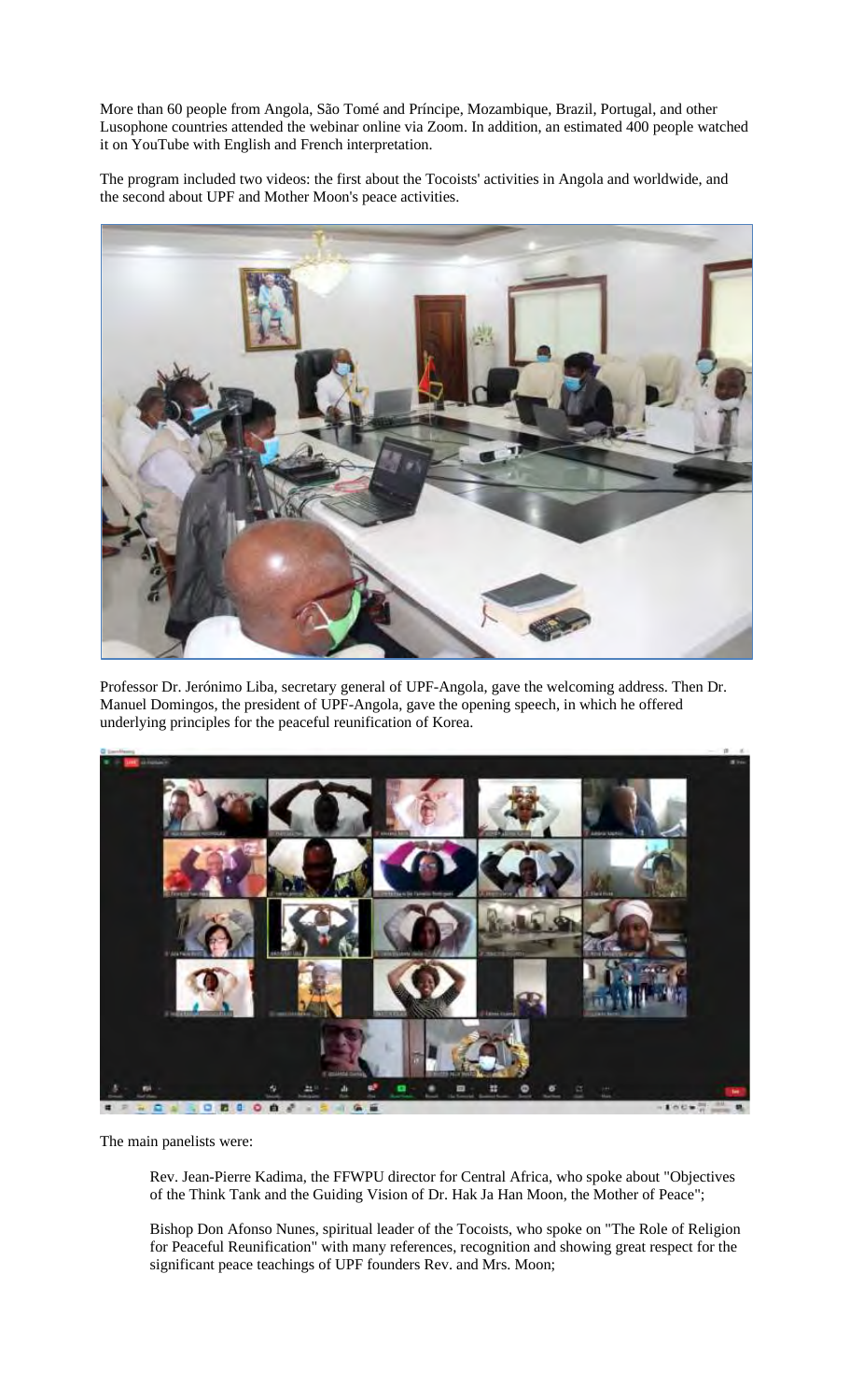Rev. Kinambuta Sambu Pedro, president of FFWPU-Angola, who spoke on "Understanding South Korean History, Culture, and Vision on the Peaceful Reunification of the Korean Peninsula."



Then a short but delightful video was shown of a performance by the Little Angels Children's Folk Ballet of Korea.

The event continued with Professor Celestino Nanizaya, an organizational psychologist from Brazil, who spoke about "Perspectives for Peace in a Changing Scenario."

The final speaker was Dr. Sérgio Vieira, president of UPF-Portugal, who spoke about "Building New Bridges and Opportunities for the Korean Peninsula." To read Dr. Vieira's speech, click here.

Because Rev. Jean-Pierre Kadima had to leave early, the closing remarks were offered by Dr. Manuel Domingos, the president of UPF-Angola.

It was a very good experience to work at this level with the Lusophone Africa. Since we have other important links and partnership projects with them (for example, character education), we hope to develop future programs in this and various mutual fields of interest.

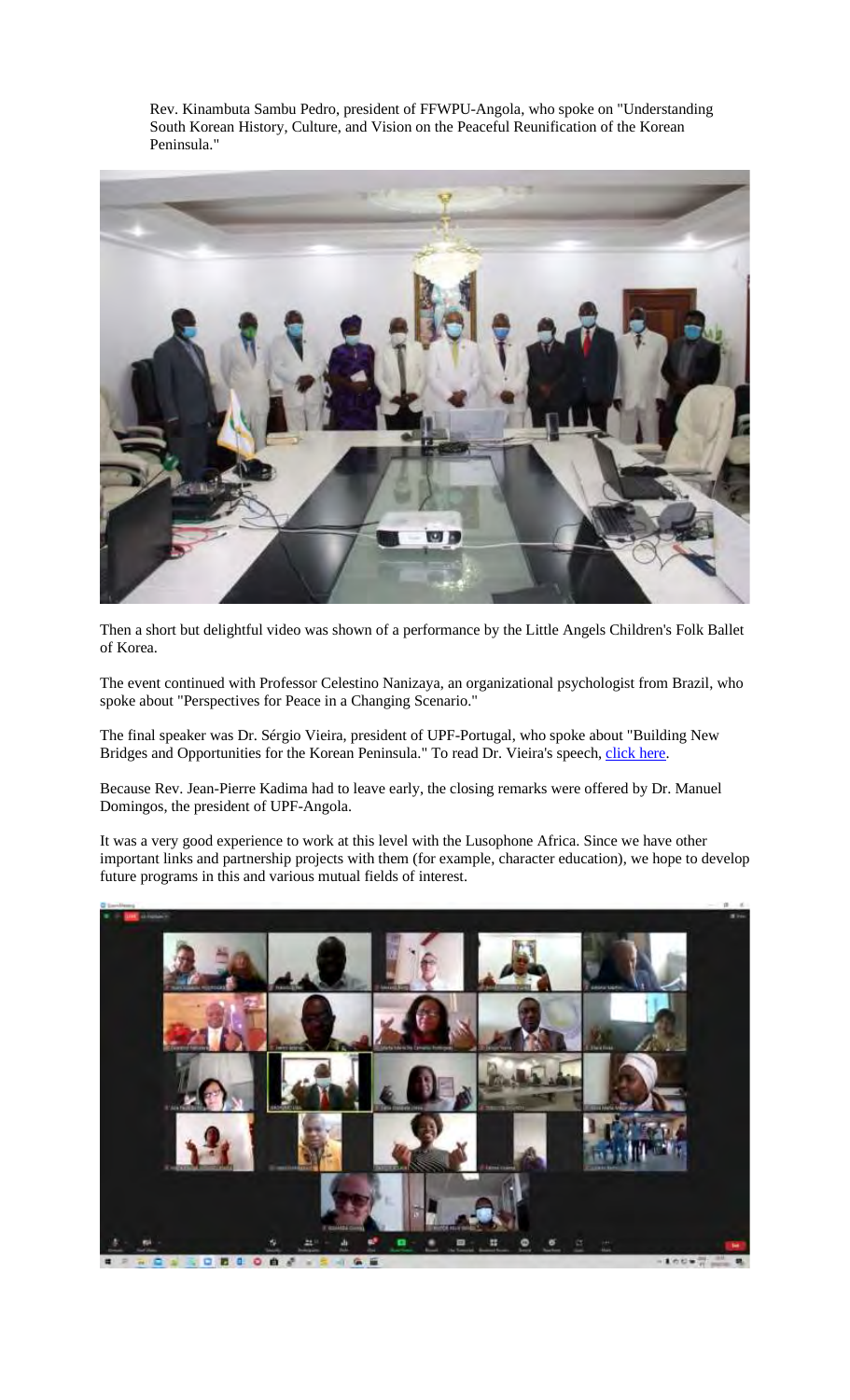

**Search Go**

CALENDAR OF EVENTS

**DONATE** 

FOLLOW US<br> **f** © <mark>& in ••</mark>

**WORLDWIDE CHAPTERS NEWSLETTER SIGN UP**

**UNIVERSAL PEACE FEDERATION** A Global Network of Peacebuilders

**PRIMARY ASSOCIATIONS CORE PROGRAMS ONGOING INITIATIVES WHO WE ARE RESOURCES**

**Speeches**

## S. Vieira: "Building New Bridges and Opportunities for the Korean Peninsula"

Written by Dr. Sérgio Vieira, president, UPF-Portugal Saturday, February 19, 2022

> *Address to Think Tank 2022 event in Angola February 19, 2022*

Good afternoon, Your Excellency, Rev. Jean Pierre Kadima (director of FFWPU for Central Africa); Your Holiness, Bishop Afonso Nunes (spiritual leader of the Tocoist Church); dear fellow panelists, ladies and gentlemen. Many thanks to UPF-Angola for this initiative and given opportunity.

Taking into account the objective that has brought us together here today, "The Reunification of the Korean Peninsula," and the theme that I will speak about, "Building New Bridges and Opportunities for the Korean Peninsula," I will tell you that the theme itself literally has prompted me to speak about "new bridges" and "peace tunnels" (namely those of the International Highway Project), with mentions also of the situation of the African continent and naturally of the opportunities not only for the Korean Peninsula but also for the world with this reunification.

Our world is rapidly becoming virtually an integrated environment. Geographical distances are being bridged by high-tech infrastructure programs such as roads, tunnels and bridges, with huge financial contributions provided by powerful nations as facilitators. But a crucial factor is missing: namely, a clear and common value perspective for the future world, without which tensions often are caused between these facilitating powers, as well as between the beneficiary nations themselves.

Thus, the question is: How can this construction lead to a future of peace, prosperity, and broad, free exchanges between peoples and societies? One of UPF International's signature projects, the International Highway Project, also should be evaluated in this context.

About this project, UPF's founder, the late Rev. Dr. Sun Myung Moon, said in his autobiography, "As a Peace-Loving Global Citizen":

*The International Peace Highway is a project to unite the world as one. Becoming ONE means more than simply connecting continents by tunnels and bridges. It refers to an equalization of the world's living standards. The construction of the International Peace Highway brings more than just providing the world with a physical means of communication.*

*Human beings were created so that their mind and body become one. Something similar is true for the world we live in. The world can only be completely unified when there is physical communication and heart communication.*

This is what we are talking about here.

In 1981, at the 10th International Conference for the Unity of the Sciences in Seoul, South Korea, the International Highway Project was championed by the founders of UPF, Rev. and Mrs. Hak Ja Han Moon (today considered by many to be the "Mother of Peace") as a vision for creating a new civilization.

At the time, one of the major goals was to link the United States and Russia, two great world powers representing democracy and communism, through a bridge and tunnel across the Bering Strait (between Alaska and Russia's Far East) and to build international roads that literally would allow overland travel across all continents. But for the past 40 years, the International Highway Project has been focused on Japan, concentrating mainly on its major component of a Japan-Korea undersea tunnel connecting the two nations (enemies in the past), which would be expected to take on significant roles after the materialization of a worldwide road network.

International Highway Foundation President Dr. Hirofumi Sato gave philosophical and civilizational perspectives recalling Europe where Roman roads were one of the crucial components for the two centuries of the *Pax Romana*. Thus, according to Dr. Sato, a worldwide network of high-level road infrastructure, connecting virtually every corner of the world to a global village, also would become like the arteries of humanity forming a global family of peace.

Forty years after the original proposal, it is now finally noticeable that political and economic interests have increased with regard to this type of road infrastructure connecting the world.

Wealthy and powerful nations have proposed global transportation infrastructure schemes, and since 2013 China has initiated an ambitious trillion-dollar Belt and Road Initiative project, formerly known as One Belt One Road.

In a clear counterproposal to this already huge advance by China, in 2021 the Group of Seven (G7) nations and the European Union separately proposed the Build Back Better World (3BW) and Global Gateway projects, aiming at structural improvements to humanity.

But considering all this global competition and dubious political and economic interests, Dr. Sato said that the fundamental problem in our society is human morality. Thus, he said, a new philosophy of civilization needs to be not only centered on economics and politics but also composed of thoughts and a spirituality that can be translated into interdependence, mutual prosperity and universal values.

In the recent Think Tank 2022 Forum, the session jointly organized by the Europe-Middle East and African branches of UPF's International Association of Academicians for Peace (IAAP) had as its topic "The International Highway Project: A Global Peace Road – Northeast Asia – Europe – Africa."

Dr. Artur Victoria, a Portuguese expert on China's Belt and Road Initiative, explained that the BRI, like the historic Silk Road, is a transcontinental program of policy and long-term investment aimed at infrastructure development and economic

**LANGUAGES** 

for Peace

Development

Families

**MAR 17:** <u>UPF and NGO Committee on</u><br>the Family: "The Importance of Family<br>Remittances In Alleviating Poverty and<br>Achieving the SDGs" **MAR 17**: UPF-EUME - Interfaith Prayers

**« < March 2022 > » S M T W T F S 28 1 2 3 4 5 7 8 9 10 11 12 14 15 16 17 18 19 21 22 23 24 25 26 28 29 30 31 1 2**

**APR 6**: UPF and UTS: The Significance of Religious Freedom for Peace and Human

**MAY 15**: UN International Day of

**Français - French Español - Spanish русский - Russian Italiano - Italian**